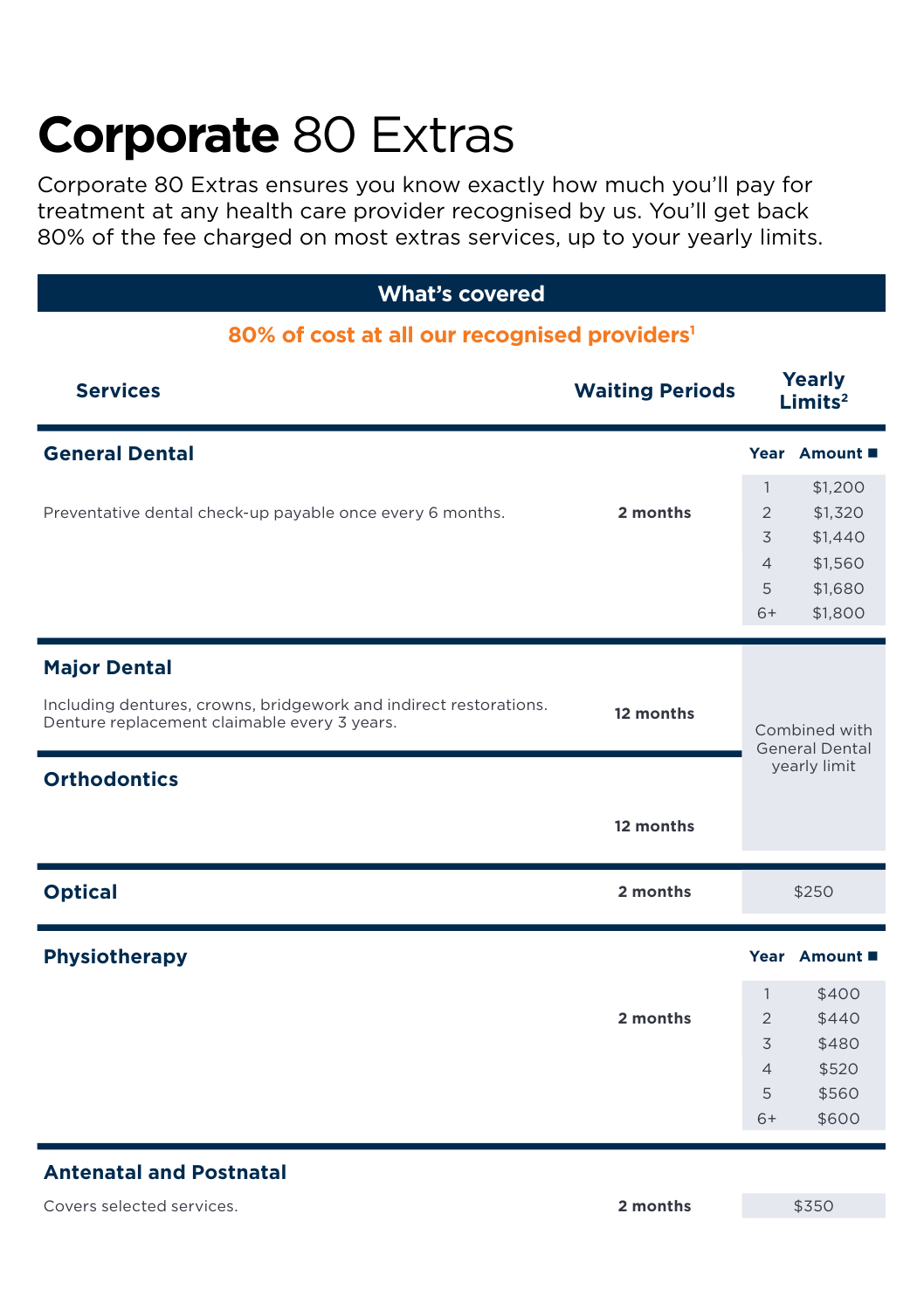## **80% of cost at all our recognised providers1**

| <b>Services</b>                                                | <b>Waiting Periods</b>                                           |           | <b>Yearly</b><br>Limits <sup>2</sup> |                         |
|----------------------------------------------------------------|------------------------------------------------------------------|-----------|--------------------------------------|-------------------------|
| <b>Chiropractic and Osteopathy</b>                             |                                                                  |           |                                      | Year Amount ■           |
|                                                                |                                                                  |           | $\mathbf{1}$                         | \$400                   |
|                                                                |                                                                  | 2 months  | $\overline{2}$                       | \$440                   |
|                                                                |                                                                  |           | 3                                    | \$480                   |
|                                                                |                                                                  |           | $\overline{4}$                       | \$520                   |
|                                                                |                                                                  |           | 5                                    | \$560                   |
|                                                                |                                                                  |           | $6+$                                 | \$600                   |
| <b>Health Management</b>                                       |                                                                  | 6 months  |                                      | \$100                   |
| <b>Speech Therapy</b>                                          |                                                                  | 2 months  |                                      |                         |
| <b>Eye Therapy</b>                                             |                                                                  | 2 months  |                                      | \$400                   |
| <b>Occupational Therapy</b>                                    |                                                                  | 2 months  |                                      |                         |
| <b>Dietary</b>                                                 |                                                                  | 2 months  |                                      |                         |
| Pharmacy <sup>3</sup>                                          |                                                                  |           |                                      | Year Amount ■           |
| government, we refund 80% of the balance of the script.        | Covers selected items. You pay a set amount as determined by the | 2 months  |                                      |                         |
|                                                                |                                                                  |           | $\mathbf{1}$                         | \$500                   |
| <b>Mental Health</b>                                           | (includes psychology and<br>counselling)                         | 2 months  | $\overline{c}$<br>3                  | \$550<br>\$600          |
| <b>Podiatry</b>                                                | (excludes orthotics)                                             | 2 months  | $\overline{4}$<br>5<br>$6+$          | \$650<br>\$700<br>\$750 |
| <b>Health Aids</b><br>and Appliances <sup>4</sup>              | (includes orthotics)<br>Sub-limits apply.                        | 12 months |                                      |                         |
| <b>Hire and repair of Health</b><br><b>Aids and Appliances</b> | Sub-limit of \$100 applies.                                      | 6 months  |                                      |                         |